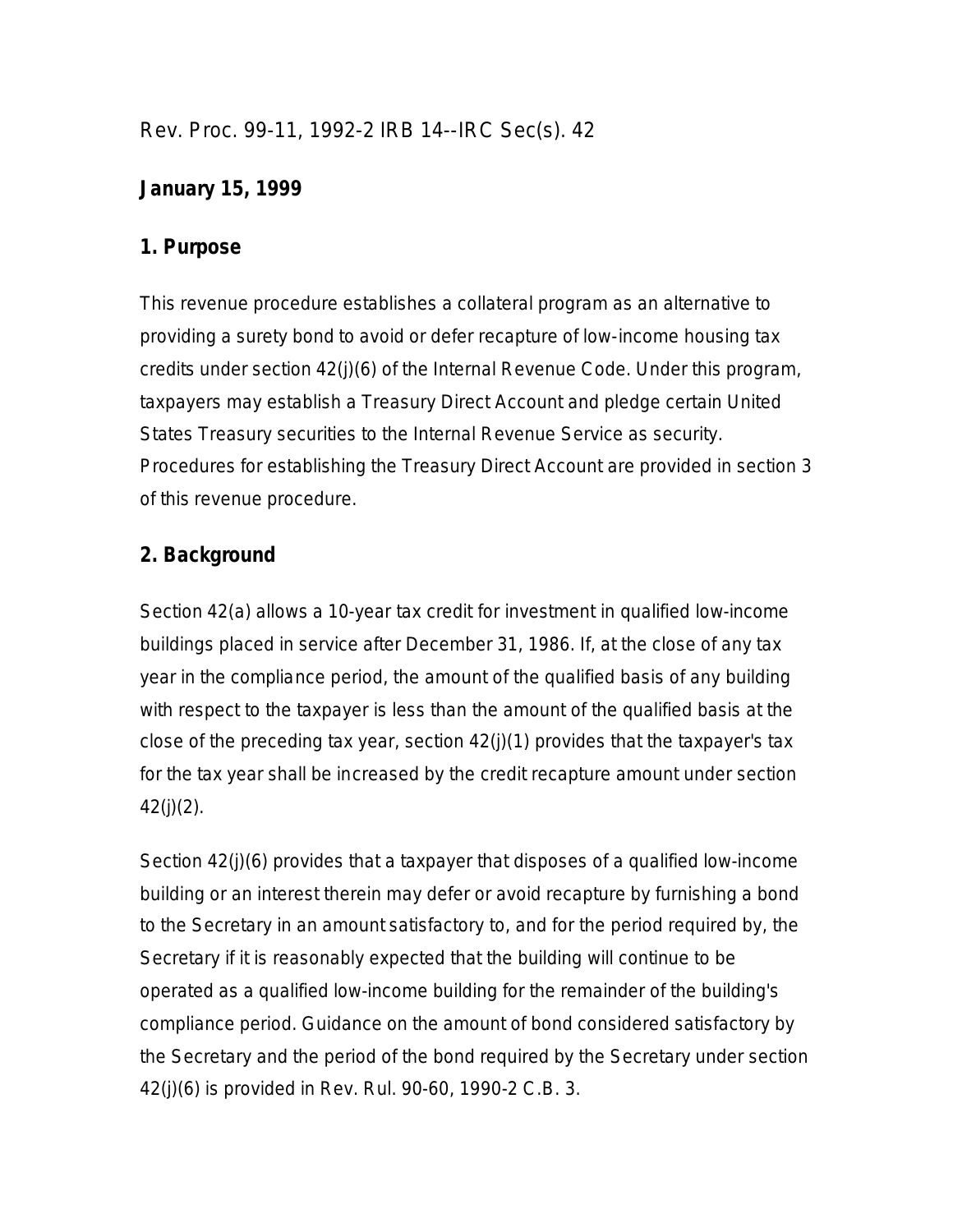Section 7101 provides that a period required to furnish a bond under Title 26 may, in lieu thereof, deposit certain Treasury securities as provided in 31 United States Code (U.S.C.) section 9303.

Under 31 U.S.C. section 9303 if a person is required under a law of the United States to give a surety bond, the person may give a Government obligation as security instead of a surety bond. The obligation shall:

(1) be given to the official having authority to approve the surety bond;

(2) be in an amount equal at par value to the amount of the required surety bond; and

(3) authorize the official receiving the obligation to collect or sell the obligation if the person defaults on a required condition.

A "Government obligation" is defined as a public debt obligation of the United States Government whose principal and interest are unconditionally guaranteed by the Government.

Over the years, taxpayers have reported difficulty in obtaining surety bonds because of the relatively small pool of surety companies that offer surety bonds for low-income housing buildings. Consequently, this program is being established to allow taxpayers to pledge Treasury securities in lieu of a surety bond to secure the taxpayer's liability for credit recapture under section 42(j). Upon furnishing Treasury securities, the taxpayer will be treated, solely for purposes of applying section 42(j), as if the taxpayer had not disposed of the interest and the taxpayer will be deemed to continue to own the disposed-ofinterest under the rules of section 42(c). The taxpayer will not, however, be treated as claiming any additional low-income housing credit for the disposed-ofinterest for any period following the disposition. If the qualified basis of the taxpayer's deemed interest in a qualified low-income building decreases after a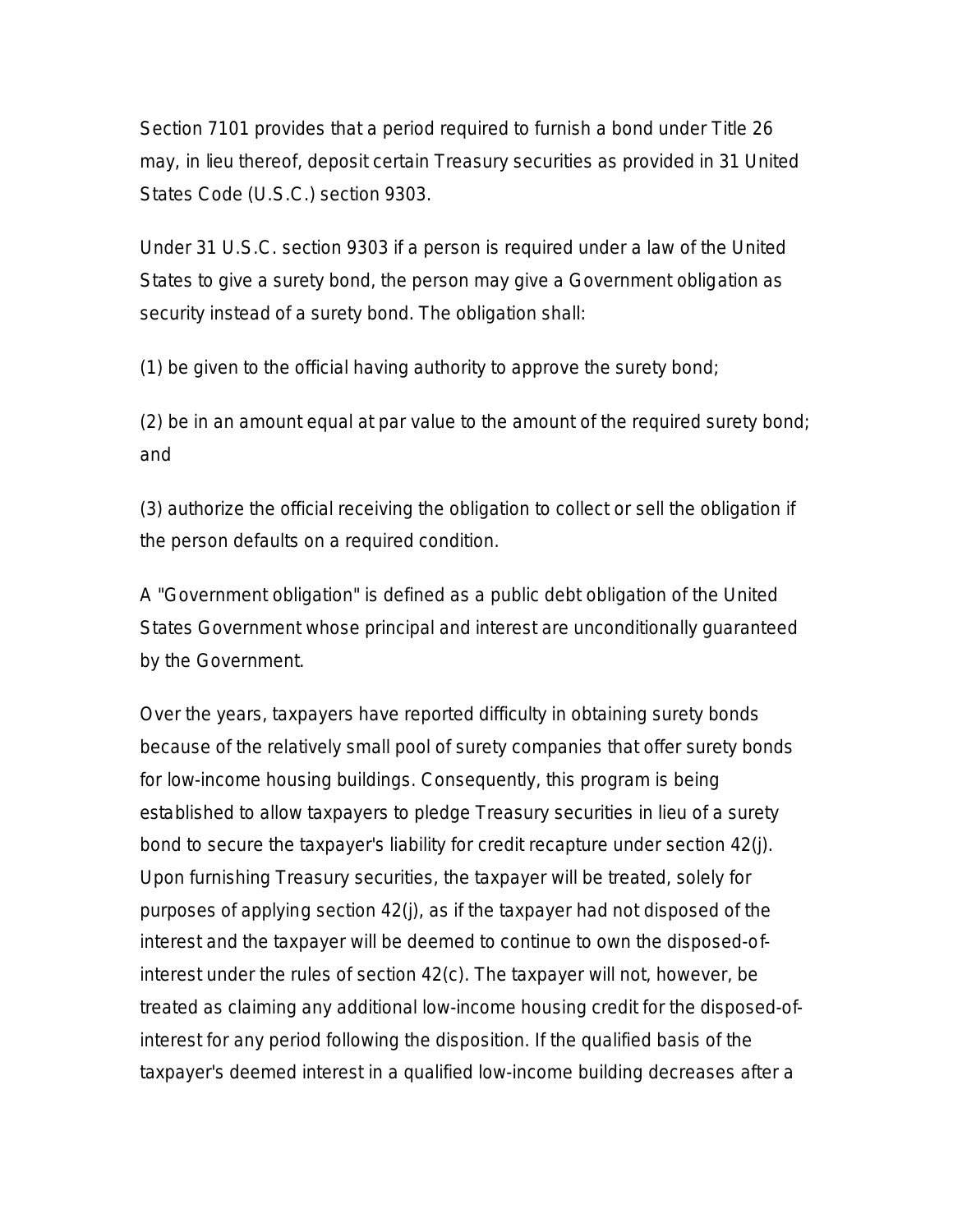disposition of the taxpayer's interest in the qualified low-income building, the Treasury securities may be forfeited in whole or in part.

#### **3. Procedures for Establishing a Treasury Direct Account**

# **The Procedures for Establishing a Treasury Direct Account with the Service are as follows:**

.01 Taxpayers must complete the Form 8693, Low Income Housing Tax Credit Disposition Bond, (see, however, any further revisions to the Form 8693 and its instructions for any changes in reporting) to determine the required amount of Treasury securities to be pledged as follows:

(1) write the words "TREASURY DIRECT ACCOUNT" across the top of Form 8693;

(2) complete Part I of the Form 8693 which includes lines 1 through 5 (substituting the word "security" wherever the word "bond" appears on line 4), skip line 6, and indicate on line 7a the name and address of the taxpayer;

(3) sign the perjury statement under Part II;

(4) complete Part III, if applicable;

(5) compute the bond amount by completing the worksheet in the instructions; and

(6) submit the completed Form 8693 to:

Internal Revenue Service Low-Income Housing Tax Credit Examination Group Room 3426 P.O. Box 12040 Philadelphia, PA 19105

.02 Upon receipt of the Form 8693, the Service will verify that the appropriate dollar amount of Treasury securities has been pledged and will provide the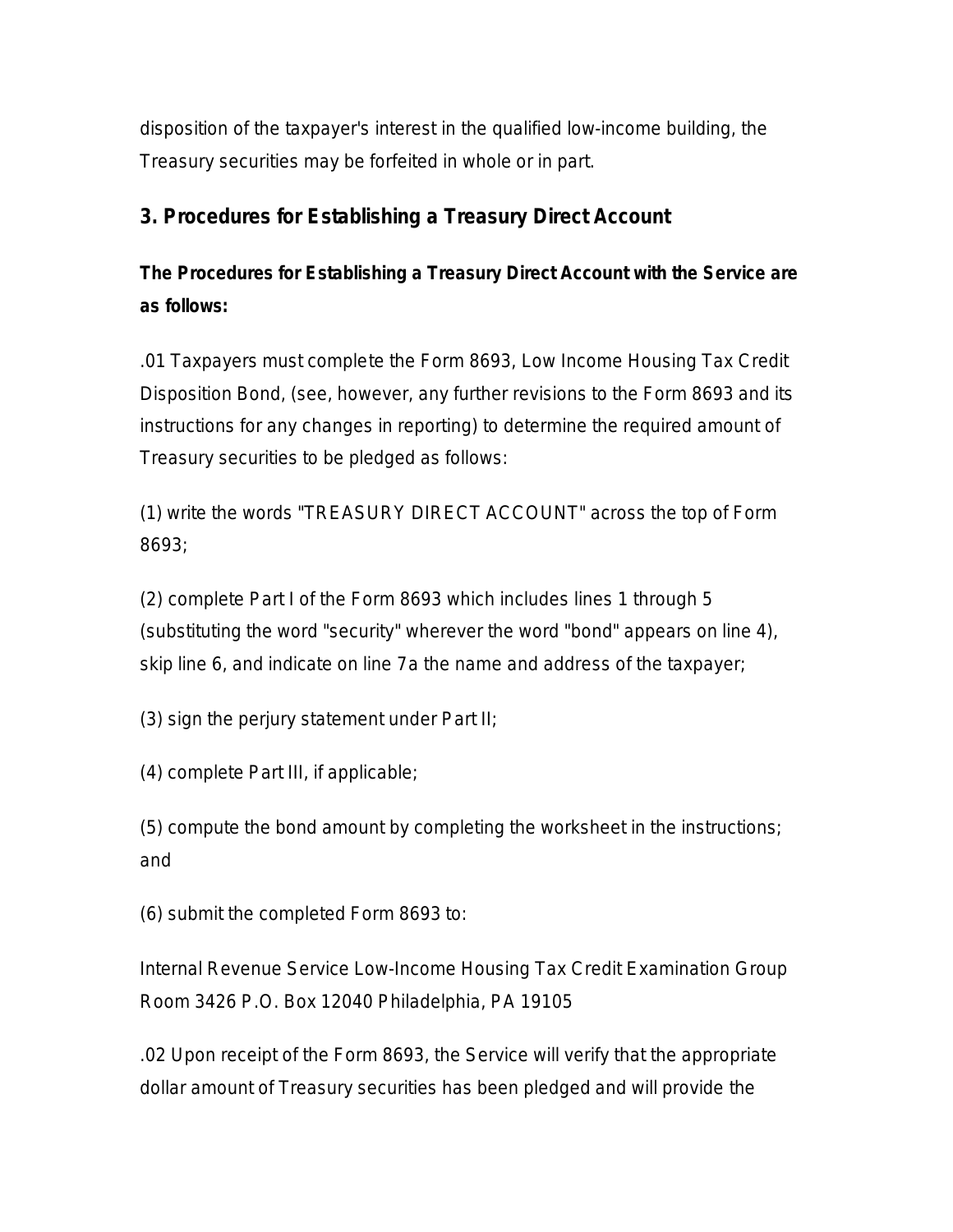taxpayer with a Treasury Direct collateral customer package and approval memorandum authorizing the establishment of the Treasury Direct Account. The taxpayer must then:

(1) complete the Bureau of Public Debt New Account Request Form (PD 5182) including the following information:

(a) taxpayer identification number (TIN);

(b) taxpayer mailing address;

(c) telephone number; and

(d) the direct deposit information for the taxpayer's bank account to which payments will be credited and purchases debited.

(2) submit the PD 5182 with the Service approval memorandum to:

Bureau of the Public Debt IRS Collateral – DCS (PD-DCS) 200 Third Street P.O. Box 428 Parkersburg, WV 26106

.03 Upon receipt of PD 5182, the Bureau of the Public Debt (PD- DCS) will establish a zero par collateral account (that is, an account without a balance). Taxpayers will then have 60 days to fund the account through original issue or secondary market purchases of eligible Treasury securities, which are: 26-week Treasury bills, \$1,000 minimum, \$1,000 multiples; and 52-week Treasury bills, \$1,000 minimum, \$1,000 multiples.

For original issue purchases, the taxpayer must:

(1) complete a Treasury Direct Tender Form (PD 5381) to purchase noncompetitively the security with the required value and term;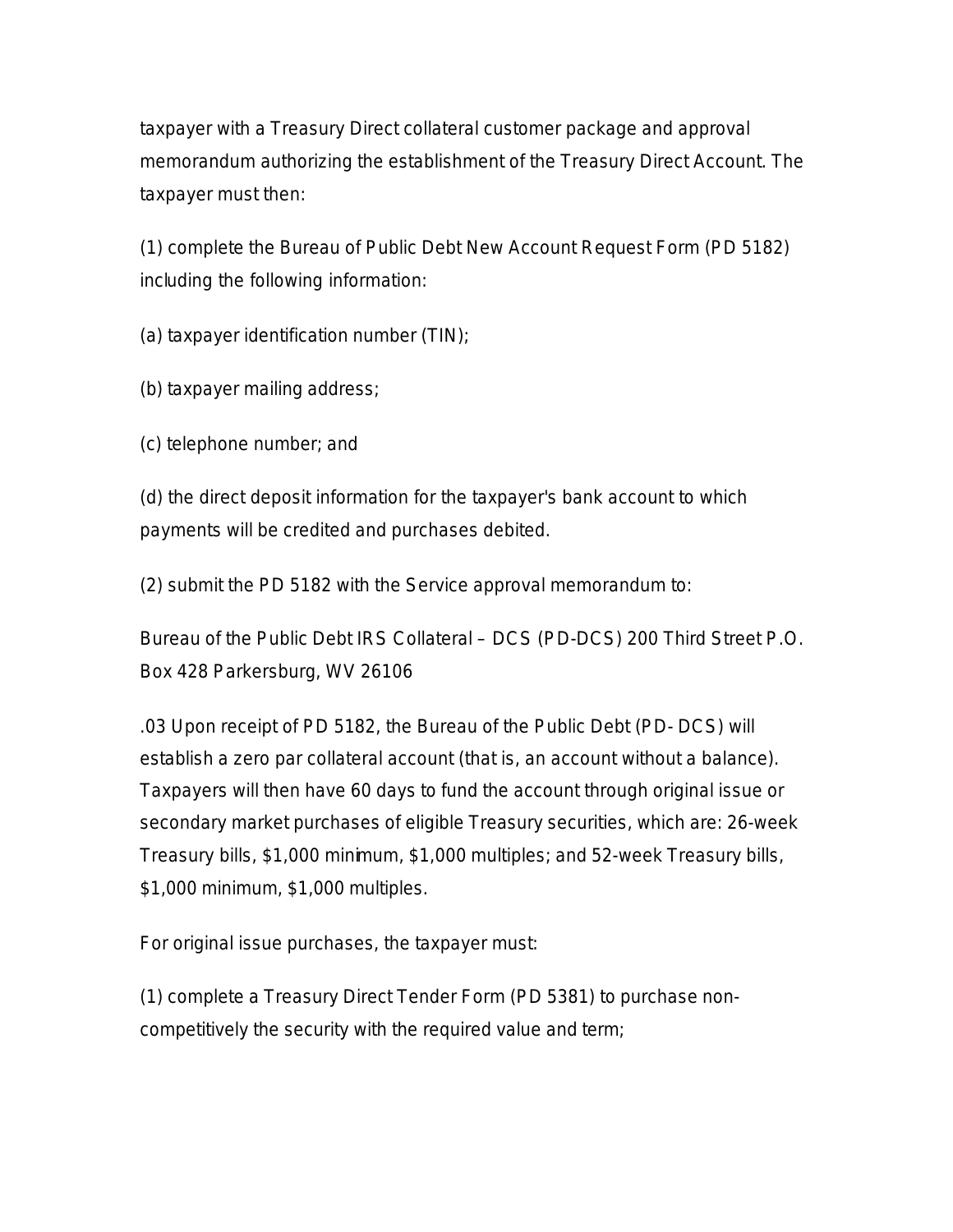(2) select Debit Account Clearing House as the method of payment on the tender;

(3) submit the completed tender to the PD-DCS collateral desk to be entered via Public Debt's electronic site (PD-DCS will not process any tender received that does not include an already established account number for a Treasury Direct Account);

(4) receive a Treasury Direct Statement of Account that displays both the form of registration and the par amount of Treasury securities pledged; and

(5) submit within 30 days from receipt a copy of the Treasury Direct Statement of Account to the Service at the address cited in section 3.01(6) of this revenue procedure as evidence that the collateral pledge account has been funded.

For secondary market purchases, the taxpayer must:

(1) purchase a Treasury security of the correct term and value on the secondary market through a broker/dealer;

(2) instruct the broker/dealer to transfer the Treasury security or securities into an established Treasury Direct Account;

(3) receive a Treasury Direct Statement of Account that displays both the form of registration and the par amount of Treasury securities pledged; and

(4) submit a copy of the Treasury Direct Statement of Account to the Service as evidence that the collateral pledge account has been funded.

.04 Taxpayers may purchase any combination of eligible Treasury securities to provide the required amount of collateral. All Treasury Direct Accounts are structured so that: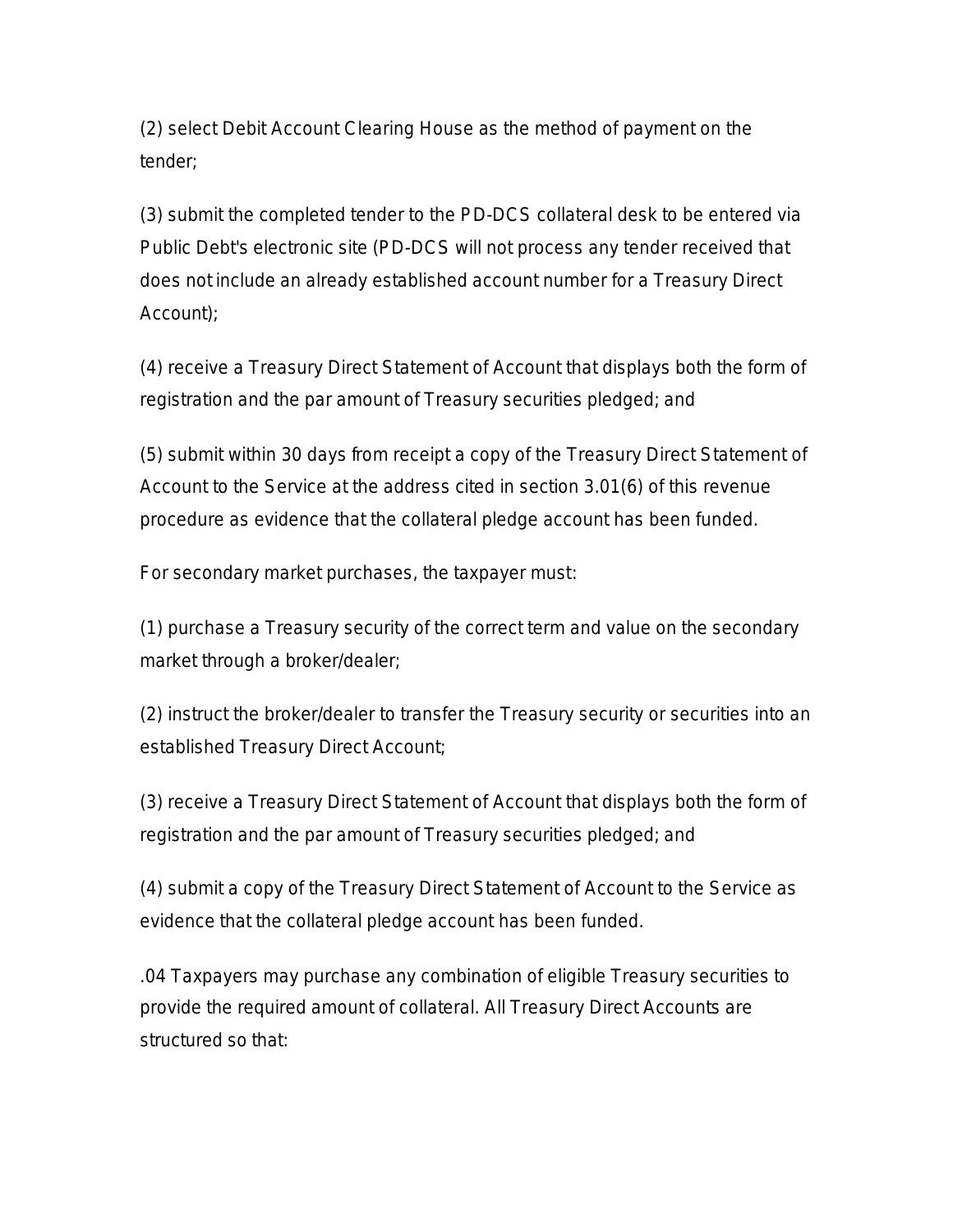(1) Maturing securities are automatically reinvested in the same type of instruments previously held. If a like reinvestment option is not available upon a security's maturity, the proceeds are invested in the next offered 26 week Treasury bill. No interest accrues or is paid for any period between investments.

(2) PD-DCS reports to the Service all Form 1099 information concerning the accounts.

(3) All refund payments are credited electronically to the bank account of record on the previously established Treasury Direct Account. A refund payment on a Treasury bill is an amount equal to the difference between the face value and the price paid for the bill when purchased at original issue.

(4) Taxpayers are subject to annual maintenance or other fees applicable generally to investors holding Treasury securities in Treasury Direct. Refer to annual Federal Register notices for the schedule of maintenance fees.

.05 Taxpayers are not able, without written authorization from the Service, to transfer securities or initiate other changes to the collateral account. However, taxpayers may communicate directly with PD-DCS with any change in bank account information.

.06 At the end of the required posting period, the taxpayer must complete a Security Transfer Request Form (PD 5179), and forward the Request Form PD 5179 to the Service at the address noted in Section 3.01(6) of this revenue procedure. The Service will review the taxpayer's request and notify PD-DCS to return the posted securities. PD-DCS will not process any transfer request from the taxpayer unless it has been reviewed by the Service.

.07 The taxpayer has two options in receiving back the securities from the Treasury Direct Account. The taxpayer may: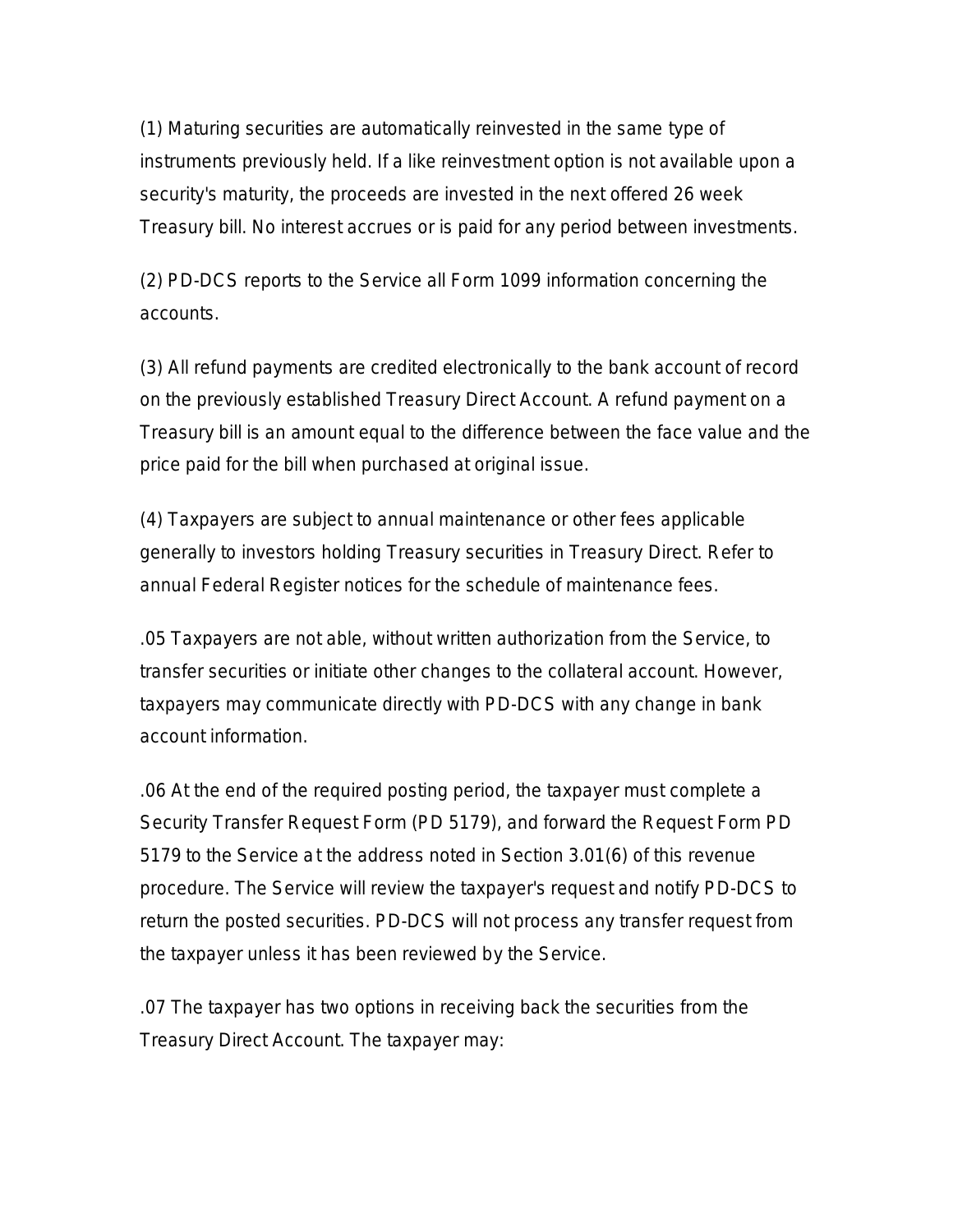(1) establish a new Treasury Direct Account using the Public Debt New Account Request Form or designate an existing Treasury Direct Account in the taxpayer's name and complete the Security Transfer Request Form (PD 5179) to transfer the securities into the new or existing Treasury Direct Account; or

(2) complete the Security Transfer and Sale Request Form (PD- 5179-1) to transfer the securities to the commercial market's National Book-Entry System (NBES). The securities are transferred from the Treasury Direct system into the Federal Reserve's Bank of Chicago's account in NBES to be sold on the secondary market.

Questions regarding the computation of the required amount of collateral can be directed to:

Internal Revenue Service Low Income Housing Tax Credit Examination Group Room 3426 P.O. Box 12040 Philadelphia, PA 19105 Phone Number: (212) 861- 1212 (Ext. 144)

.09 Administrative questions concerning the establishment of the Treasury Direct Account should be directed to:

Bureau of the Public Debt IRS Collateral-DCS 200 Third Street P.O. Box 428 Parkersburg, WV 26106 Phone Number: (304) 480-6158

#### **4. Effective Date**

This revenue procedure is effective (Insert date of publication).

#### **Drafting Information**

The principal author of this revenue procedure is Jack Malgeri of the Office of Assistant Chief Counsel (Passthroughs and Special Industries). For further